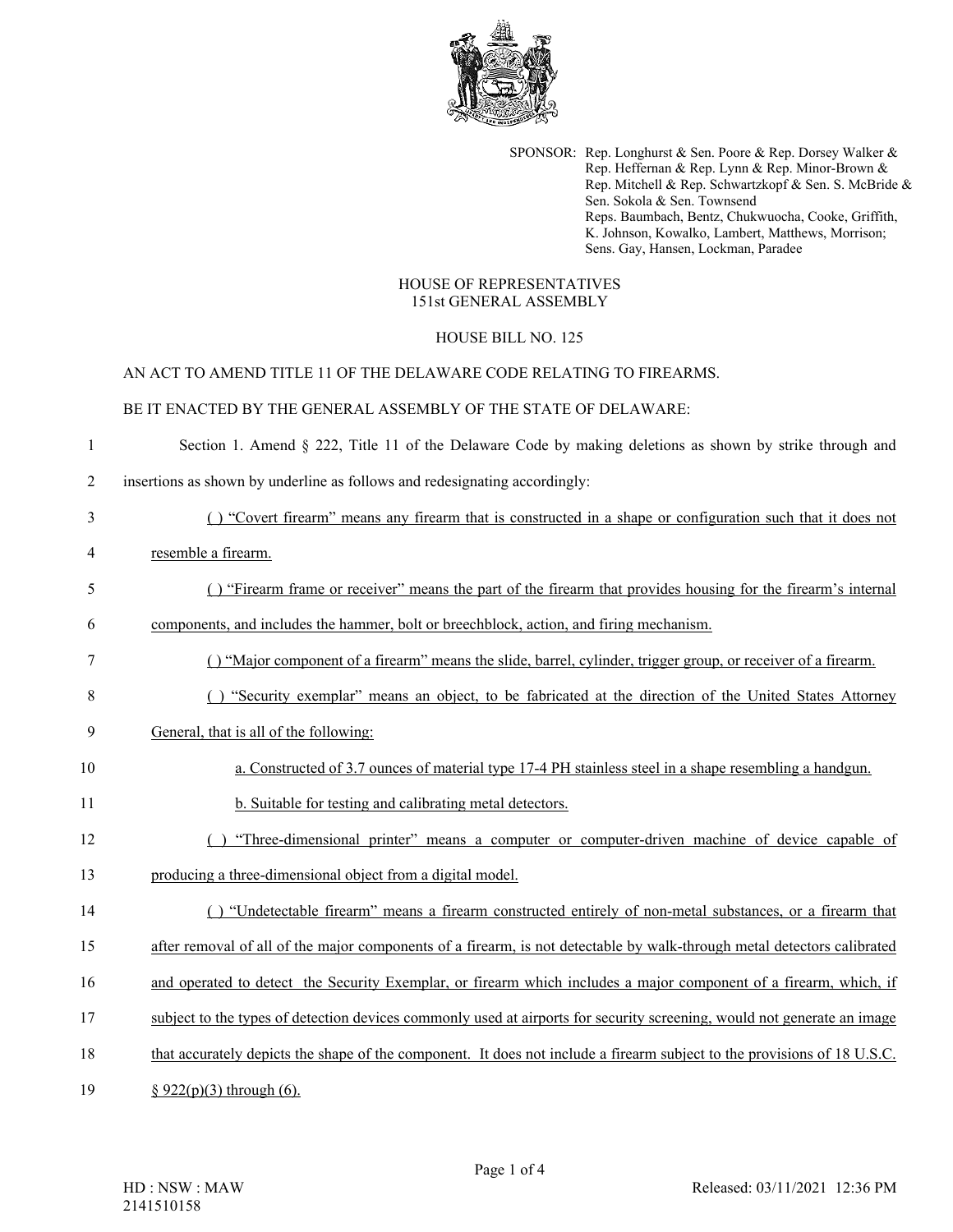| 21     | or molding in order to be used as part of a functional firearm, and which is designed and intended to be used in the     |
|--------|--------------------------------------------------------------------------------------------------------------------------|
| 22     | assembly of a functional firearm.                                                                                        |
| 23     | () "Untraceable firearm" means a firearm for which the sale or distribution chain from a licensed retailer to            |
| 24     | the point of its first retail sale cannot be traced by law enforcement officials. "Untraceable firearm" does not include |
| 25     | any of the following:                                                                                                    |
| 26     | a. Firearms manufactured prior to 1968.                                                                                  |
| 27     | b. Muzzle-loading firearms designed to use black power or its equivalent.                                                |
| 28     | c. Firearms which are designed as replicas of antique firearms originally manufactured prior to 1898.                    |
| 29     | Section 2. Amend Chapter 5, Title 11 of the Delaware Code by making deletions as shown by strike through and             |
| $30\,$ | insertions as shown by underline as follows:                                                                             |
| 31     | § 1459 Possession of a weapon with a removed, obliterated or altered serial number.                                      |
| 32     | (a) No person shall knowingly transport, ship, possess or receive any firearm or firearm frame or receiver with the      |
| 33     | knowledge that the importer's or manufacturer's serial number has been removed, obliterated or altered in a manner that  |
| 34     | has disguised or concealed the identity or origin of the firearm.                                                        |
| 35     | (b) This section shall not apply to a firearm manufactured prior to 1973.                                                |
| 36     | (c) Possessing, transporting, shipping or receiving a firearm with a removed, obliterated or altered serial number       |
| 37     | pursuant to this section is a class D felony.                                                                            |
| 38     | § 1459A. Possession of an unfinished firearm frame or receiver with no serial number.                                    |
| 39     | (a) No person shall knowingly transport, ship, transfer, or sell an unfinished firearm frame or receiver unless all of   |
| 40     | the following apply:                                                                                                     |
| 41     | (1) The person is a federally licensed gun dealer or manufacturer.                                                       |
| 42     | (2) The name of the manufacturer and an individual serial number are conspicuously placed on the unfinished              |
| 43     | firearm frame or receiver in accordance with the procedures for the serialization of a firearm in 18 U.S.C. § 923(i).    |
| 44     | (3) The person maintains records for the unfinished firearm frame or receiver in accordance with the                     |
| 45     | requirements for maintenance of records in 18 U.S.C. $\S$ 923(g).                                                        |
| 46     | (b) No person shall knowingly possess an unfinished firearm frame or receiver that does not have the name of the         |
| 47     | manufacturer and individual serial number conspicuously placed on it or on a major component of the firearm into which   |
| 48     | the unfinished firearm frame or receiver will be housed.                                                                 |

20 ( ) "Unfinished firearm frame or receiver" means a firearm frame or receiver that requires further machining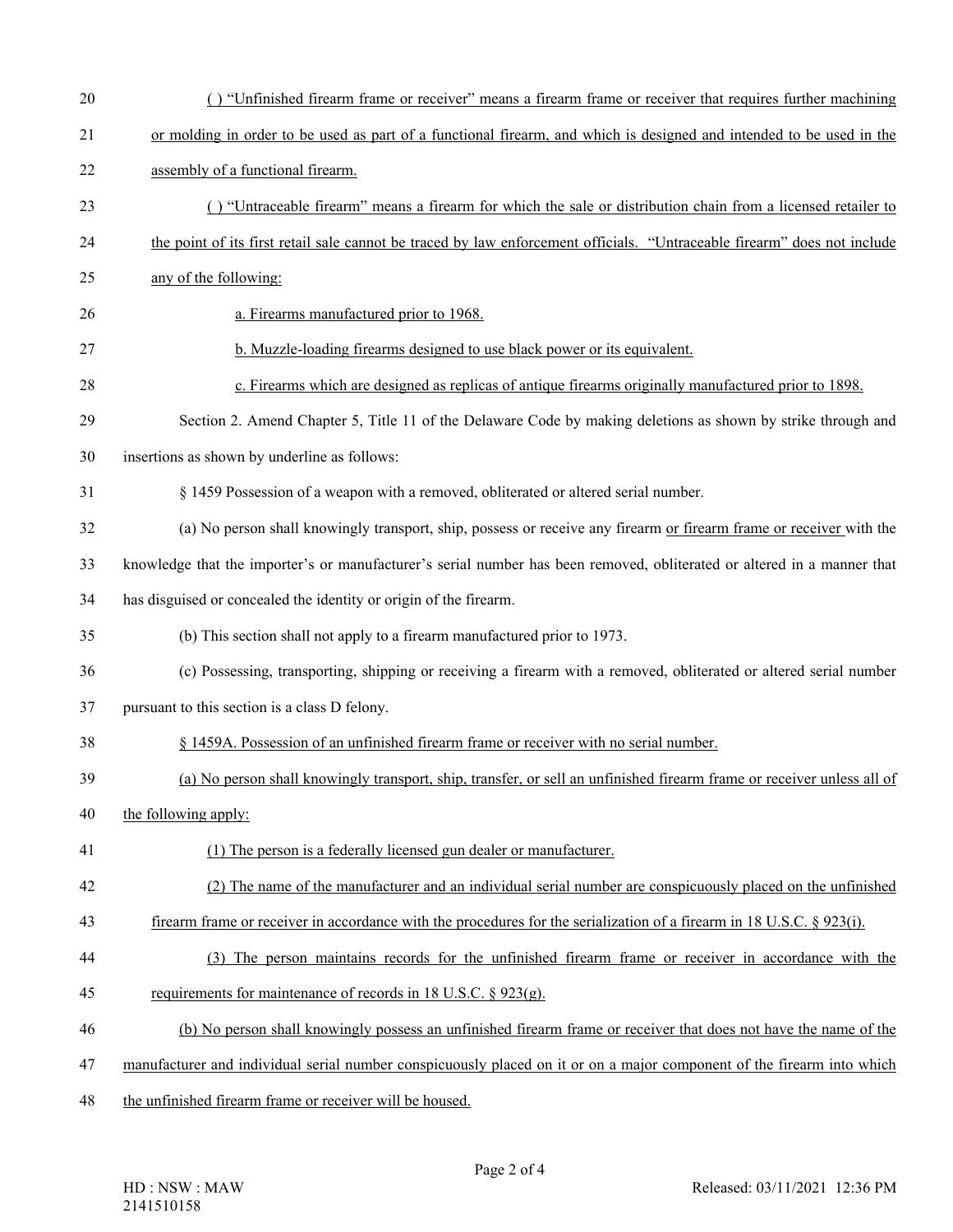- 
- 49 (c) Subsection (b) of this section does not apply to a federally licensed gun manufacturer during the manufacturing
- 50 process of a firearm frame or receiver.
- 51 (d) Possession of an unfinished firearm frame or receiver with no serial number is a Class D felony.
- 52 § 1462 Covert or undetectable firearms; Class E or D felony,
- 53 (a) A person is guilty of possession of a covert or undetectable firearm when the person knowingly possesses a
- 54 covert or undetectable firearm.
- 55 (b) A person is guilty of manufacturing a covert or undetectable firearm when the person manufactures, causes to
- 56 be manufactured, transports, or sells a covert or undetectable firearm.
- 57 (c) Possession of a covert or undetectable firearm is a Class E felony.
- 58 (d) Manufacturing a covert or undetectable firearm is a Class D felony.
- 59 (e) This section does not apply to members of the military forces or to members of a police force in this State duly
- 60 authorized to carry a covert or undetectable firearm; nor does it apply to the manufacture or importation for sale to a law-
- 61 enforcement or military entity in this state.
- 62 § 1463 Untraceable firearms; Class E or D felony.
- 63 (a) A person is guilty of possessing an untraceable firearm when then person knowingly possesses an untraceable
- 64 firearm.
- 65 (b) A person is guilty of manufacturing an untraceable firearm when the person knowingly manufactures,
- 66 assembles, causes to be manufactured or assembled, sells, or transfers an untraceable firearm.
- 67 (c) A person is guilty of manufacturing or distributing a firearm using a three-dimensional printer when the person
- 68 does any one of the following:
- 69 (1) Uses a three-dimensional printer or similar device to manufacture or produce a firearm, firearm receiver,
- 70 or major firearm component when not licensed as a manufacturer.
- 71 (2) Distributes by any means, including the internet, to a person who is not licensed as a manufacturer,
- 72 instructions in the form of computer-aided design files or other code or instructions stored and displayed in electronic
- 73 format as a digital model that may be used to program a three-dimensional printer to manufacture or produce a firearm,
- 74 firearm receiver or major component of a firearm.
- 75 (d) Possession of an untraceable firearm is a Class E felony.
- 76 (e) Manufacturing an untraceable firearm or manufacturing or distributing a firearm using a three-dimensional
- 77 printer is a Class D felony.